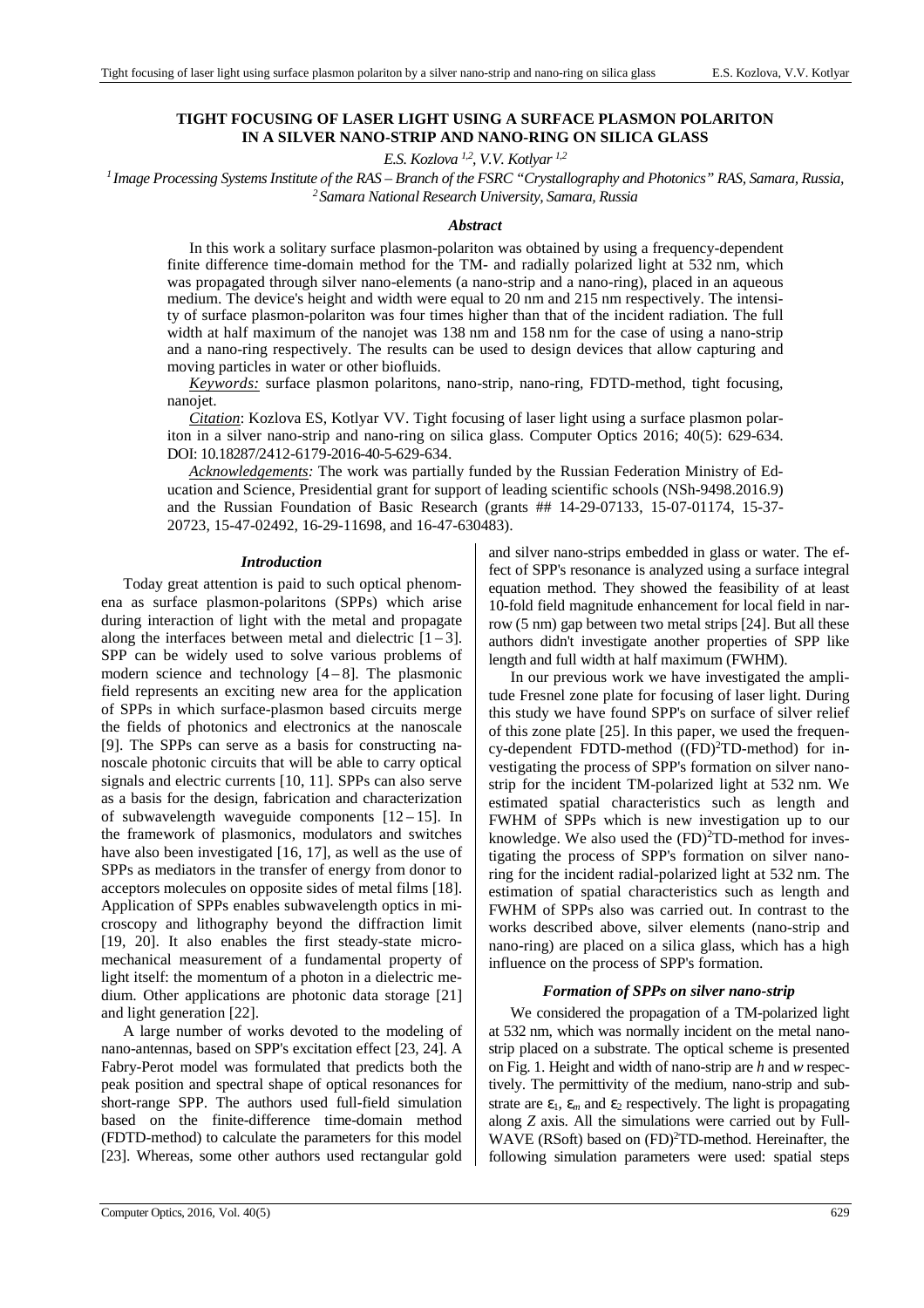were 2 nm, time step was 1 nm (*ct*, where *c* is speed of light in vacuum, *t* is a time).



Silica glass was considered as a material of substrate. Table 1 shows parameters for the Sellmeier's permittivity model of silica glass [26]:

$$
\varepsilon_{2}\left(\lambda\right) = \varepsilon_{\infty} + \sum_{m} \frac{\Delta \varepsilon_{m} \lambda^{2}}{\lambda^{2} - \lambda_{m}^{2} - i\lambda \eta_{m}},
$$
\n(1)

where  $\lambda$  is a wavelength;  $\varepsilon_{\infty}(x, z)$  is the permittivity in the limit of infinite frequency; ∆ε*m* is the resonance strength;  $\lambda_m$  is the resonant wavelength;  $\eta_m$  is the Sellmeier damping factor.

*Table 1. Parameters for the Sellmeier's permittivity model of silica glass* 

| m                        | $\Delta \varepsilon_m$ | $\lambda_m$ , $\mu$ m | $\eta_m$ , $\mu$ m |  |  |
|--------------------------|------------------------|-----------------------|--------------------|--|--|
|                          | 0.69616630             | 0.068404300           |                    |  |  |
|                          | 0.40794260             | 0.11624140            |                    |  |  |
| 3                        | 0.89747940             | 9.8961610             |                    |  |  |
| $\varepsilon_{\infty}=1$ |                        |                       |                    |  |  |

Silver was considered as a material of nano-strip. Table 2 shows parameters for the Drude-Lorentz's permittivity model of silver [27]:

$$
\varepsilon_m(\omega) = \varepsilon_\infty + (\omega_p^2 / (-2i\omega v - \omega^2)) +
$$
  
+ 
$$
\sum_m (A_m \omega_m^2 / (-\omega^2 - 2i\omega \delta_m + \omega_m^2)),
$$
 (2)

where  $\omega$  is a frequency;  $\omega_p$  is the plasma frequency;  $\nu$  is the collision frequency;  $A_m$  is the resonance strength;  $\delta_m$ is the damping factor;  $\omega_m$  is the resonant frequency.

| Table 2. Parameters for the Drude-Lorentz's |
|---------------------------------------------|
| <i>permittivity model of silver</i>         |

| $\boldsymbol{m}$         | $A_m$    | $\delta_m$ , Hz | $\omega_m$ , Hz |  |  |
|--------------------------|----------|-----------------|-----------------|--|--|
|                          | 7.924697 | 19.68071        | 4.132646        |  |  |
| 2                        | 0.501327 | 2.289161        | 22.6941         |  |  |
| 3                        | 0.013329 | 0.329194        | 41.45307        |  |  |
| 4                        | 0.826552 | 4.639097        | 46.001          |  |  |
| 5                        | 1.113336 | 12.25           | 102.759         |  |  |
| $\varepsilon_{\infty}=1$ |          |                 |                 |  |  |
| $\omega_p = 41.94605$ Hz |          |                 |                 |  |  |
| $v = 0.243097$ Hz        |          |                 |                 |  |  |

For the first series of simulation we fixed the strip height equals to  $h = 20$  nm, remove the substrate and choose air  $(\epsilon_{1} = 1)$  as a medium. After each calculation, we measured the maximum intensity of light at 2 nm above the nano-strip. Fig. 2 shows the SPP's intensity dependence on nano-strip width. These results are consistent with the results of other authors in similar calculations which have been carried out for nano-strips with other dimensions (thickness and width) [23, 24].



 *width for incident light at 532 nm* 

By comparing the simulation results for light propagation through the silver nano-strip of various widths, the resonant width  $w = 110$  nm has been selected. Nano-strip with this width forms a "boundary" SPPs with the highest value of the intensity in the central peak. Fig. 3 shows the intensity distribution obtained at 2 nm above silver nanostrip with width of  $w = 110$  nm.



*Fig. 3. (a) Intensity distribution at 2 nm above silver nano-strip of width ,*w *= 110 nm placed in air (line 1) and on the silica glass placed in water (line 2). (b) SPP's intensity distribution through the direction of light propagation in the case of using nano-strip placed in air (line 1) and nano-strip on the silica glass placed in air (line 2) and water (line 3)* 

Two powerful "boundary" SPP (line 1) with high intensity (68 a.u.) and small FWHM (8 nm) can be seen from Fig. 3*a*. Fig. 3*b* shows the intensity distribution in the SPP along axis of light propagation. Measurement of SPPs "length" showed that the distance of decline to incident intensity through the *Z* direction is 68 nm, while through the direction of SPPs propagation it is 94 nm (Fig. 3*b*, line 1). The inclination angles of straight which were coinciding with the directions of SPPs propagation are  $112^{\circ}$  and  $68^{\circ}$ .

For the next simulations the substrate from silica glass was added. In this case, the direction of SPPs propagation changed and practically coincided with the direction of light propagation (it was parallel to the *Z* axis). However, the presence of the substrate substantially disrupts the formation of the SPP. It leads to fluctuations at the interface substrate/strip environments, reduces the maximum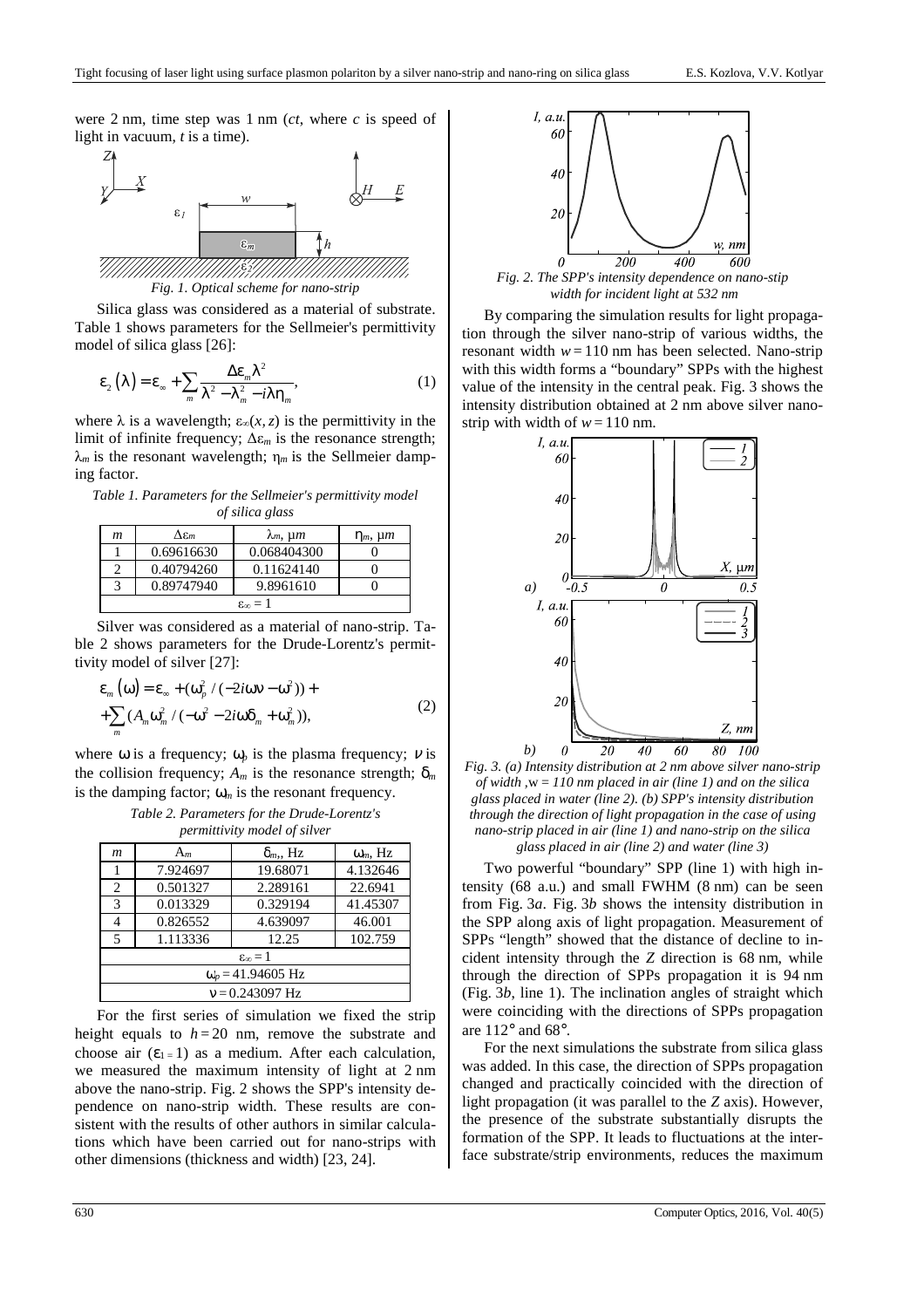intensity and "length" till 20 nm (Fig. 3*b*, line 2) of "boundary" SPPs.

To compensate this effect, water  $(\epsilon_1 = 1.78)$  was chosen as a main medium instead of air. In this case measurement of SPPs "length" showed that the distance of decline to incident intensity through the *Z* direction is 56 nm (Fig. 3*b*, line 3). FWHM of "boundary" SPPs is 75 nm (Fig. 3*a*, line 2). The intensity of "boundary" SPPs is 36 times higher than intensity of incident light (Fig. 3*a*, line 2). However, the use of such sharply focused light is complicated by the close proximity of these peaks to each other and the presence of the boundary plasmonic lobes, which are formed along the entire nano-strip.

In addition to "boundary" short-range SPPs which have a maximum intensity, there are other SPPs. However, during the study of dependences of SPP's intensity distribution on the width of nano-strip placed in the air shows no possibility to obtain a "long" single SPP in the center of nano-strip. A similar study for the nano-strip placed on the silica glass in an aqueous medium revealed the presence of this "central" SPP. By comparing the simulation results for light propagation through the silver nano-strip of various widths, the width  $w = 215$  nm has been selected. Fig. 4 shows the intensity distribution at 6 nm above silver nano-strip with width of  $w = 215$  nm.



*Fig. 4. Intensity distribution 6 nm after silver nano-strip with width of w= 215 nm o silica glass in water* 

Fig. 4 shows that the "boundary" SPPs is almost completely absent. FWHM of "central" SPP is 138 nm. The intensity of "central" SPP is four times higher than intensity of incident light (Fig. 4). The measurement of SPP "length" showed that the decay length to incident intensity through *Z* direction is 54 nm. The "central" SPP is also observed on the silver nano-strip with width of  $w = 215$  nm placed on silica glass in air, but "boundary" SPPs are also present and their intensity is comparable with the intensity of "central" SPP.

#### *Formation of SPPs between silver nano-srips*

In this part we considered the propagation of a TMpolarized light at 532 nm, which was normally incident on the gap between two metal nano-strips placed on a substrate. The optical scheme is presented on Fig. 5. Height and width of nano-strips are *h* and *w* respectively. The width of the gap is *wh*. The light is propagating along *Z* axis.

The height of nano-srtips was fixed at 10 nm as in [24]. By comparing the simulation results for light propagation through the gap between two silver nano-strip of various widths, the resonant widths of strips  $w = 55$  nm and gap  $w_h = 6$  nm have been selected. Gap with this width forms a SPPs with the highest value of the intensity in the central peak. Simulations were carried out for both cases in air and in water. Fig. 6 shows the intensity distribution obtained at 2 nm above silver nano-strips.



*Fig. 6. Intensity distribution at 2 nm above silver nano-strips of width w=55 nm with gap of 6 nm between them. Strips are on the silica glass placed in air (line 1) or in water (line 2)* 

Powerful "boundary" SPPs with high intensity (6.2 a.u. in air and 13.3 a.u. in water) and small FWHM  $(2-3)$  nm) can be seen from Fig. 6. Unfortunately, measurement of SPPs "length" showed that the distance of decline to incident intensity through the *Z* direction is near 10 nm. This radiation is "gripped in a vice" of metal strips.

### *Formation of SPPs on silver nano-ring*

In previous part we show the presence of "central" SPP on silver nano-strip with width of 215 nm in aqueous medium. In this part we considered the formation of "central" SPPs on silver nano-ring placed on a substrate. We considered the propagation of light at 532 nm, which was normally incident on the metal nano-ring. The radial polarization is selected to satisfy the condition of formation of SPPs. The optical scheme is presented on Fig. 7. Height of nanoring is *h*. Width and internal radius (the distance from the centre of symmetry to the center line of the circule) of nano-ring are  $w_c$  and  $R$  respectively. The permittivity of the medium, nano-ring and substrate are  $\varepsilon_1$ ,  $\varepsilon_m$  and  $\varepsilon_2$  respectively. The light is propagating along *Z* axis. All the simulations were carried out by FullWAVE. Hereinafter, the following simulation parameters were used: steps in space were  $\lambda$ /30 nm, time step was  $\lambda$ /60 nm (*ct*).



*Fig. 7. Optical scheme for nano-ring: light propagates from the bottom up*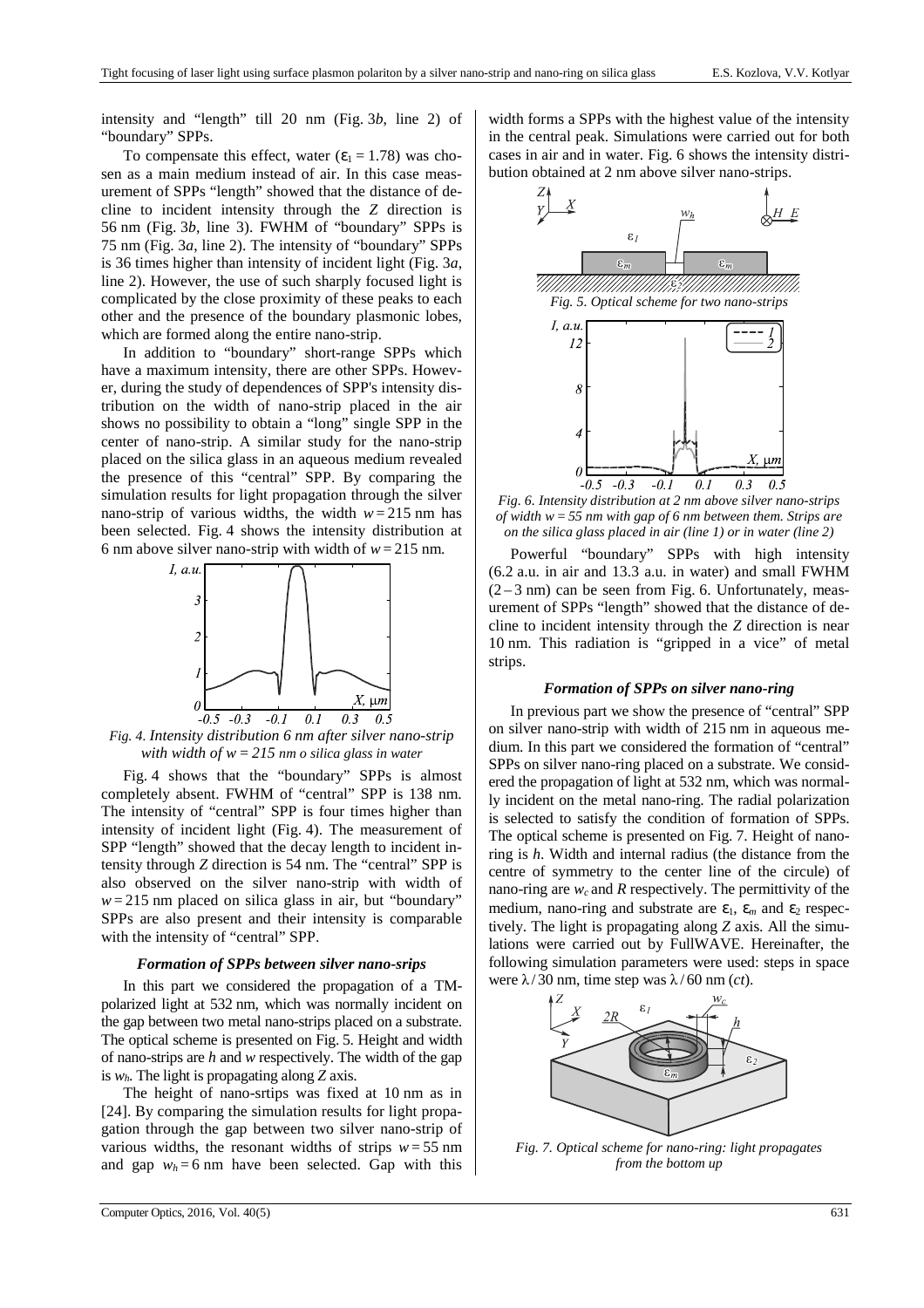The incident field was calculated in MATLAB and was set from file into FullWAVE to produce radial polarization. The calculation was carried out by using next equations for each component of the field:

$$
\begin{cases}\nE_x = \frac{2\sqrt{2} \cdot x}{\delta} e^{-\frac{x^2 + y^2}{\delta^2}}; \\
E_y = \frac{2\sqrt{2} \cdot y}{\delta} e^{-\frac{x^2 + y^2}{\delta^2}},\n\end{cases} (3)
$$

where  $E_x$  and  $E_y$  are the components of electric field,  $\delta$  is the waist of Gaussian beam.

The radius of waist of both Gaussian beams (for  $E<sub>x</sub>$ and  $E_y$  components) was chosen equal to 0.5  $\mu$ m and maximum intensity was normed to 1 a.u. Fig. 6 shows the incident light for simulation.

It can be seen from the Fig. 8 that the maximum of input intensity is at the radius of 0.5 µm, so the internal radius  $R = 0.5 \mu m$  is chosen to ensure that the maximum intensity of the radiation fell on the circle.



*Fig. 8. Input radial polarized light with waist*  $\delta = 0.5 \mu m$ *: distribution along the radius r* 

A similar to previous study for the nano-ring placed on the silica glass in an aqueous medium revealed the presence of this "central" SPP. By comparing the simulation results for light propagation through the silver nano-ring of various widths, the width  $w = 215$  nm has also been selected. Fig. 9 shows the intensity distribution at  $\lambda/15$  nm above silver nano-ring with width of  $w = 215$  nm.

Fig. 9*a* shows that the "central" SPP is evenly located on the whole surface of the circle. Fig. 9*b* shows that the "boundary" SPPs is almost completely absent. FWHM of "central" SPP is 158 nm. The intensity of "central" SPPs at  $\lambda/15$  nm above silver nano-ring is three times higher than intensity of incident light (Fig. 9).

The measurement of SPPs "length" was also carried out. Fig. 10 shows the longitudinal distribution of light (distribution along the *Z* axis). It shows that the "length" of SPP through *Z* direction is 100 nm.

#### *Conclusion*

In this work the process of SPPs formation on silver nanostrip for TM-polarized light at 532 nm is studied. The spatial characteristics of SPPs like "length" and FWHM were investigated by using  $(FD)^{2}TD$ -method. In contrast to the [23, 24], where silver nano-strips were considered to be placed into any media (water or silica glass), we consider them to be placed on a silica glass in air or water. In this case we can use the energy of SPPs for different application as optical tweezers or microscopy while using of scheme from [23, 24] we get this energy in any substrate. Unfortunately the presence of several dielectrics with different values of permittivity in scheme brings a disturbance in the process of SPP's formation. It leads to fluctuations of field of light intensity at the interface substrate/strip environments, reduces the maximum intensity and "length" of SPP's. To compensate this effect, the water  $(\epsilon_1 = 1.78)$  was chosen as a main medium instead of air. In this case measurement of SPPs "length" showed that the "length" of SPP through the *Z* direction is 56 nm (Fig. 3*b*, line 3). FWHM of "boundary" SPPs is 75 nm (Fig. 3*a*, line 2). The intensity of "boundary" SPPs is 36 times higher than intensity of incident light (Fig. 3*a*, line 2).



*Fig. 9. Intensity distribution λ / 15 nm after silver nano-ring with width of w=215 nm on the silica glass placed in water: distribution at XY-plane (a) and along the radius*  $r$  *for*  $y = 0.5$ *(line 1) and* x = *0.5 (line 2)* 



*Fig. 10. SPP's intensity distribution through the direction of SPP's propagation in the case of using nano-ring placed on the silica glass in water fixing* (x,y) *at (0, 0.5) (line 1) and at (0.5,0) (line 2)* 

Analogous investigation for narrow gap between two nano-strips was carried out. Powerful "boundary" SPPs with high intensity (13.3 a.u. in water) and small FWHM  $(2-3)$  nm) was obtained. The intensity of this SPPs is in 1.1 times bigger than the intensity of SPPs in [24] while the nano-strips were considered to be placed on silica glass.

Simulations by  $(FD)^{2}TD$ -method showed presence of "central" SPP for silver nano-strip placed in water. FWHM of "central" SPP is 138 nm. The intensity of "central" SPPs is four times higher than the intensity of incident light (Fig. 4). The "boundary" SPPs is almost completely ab-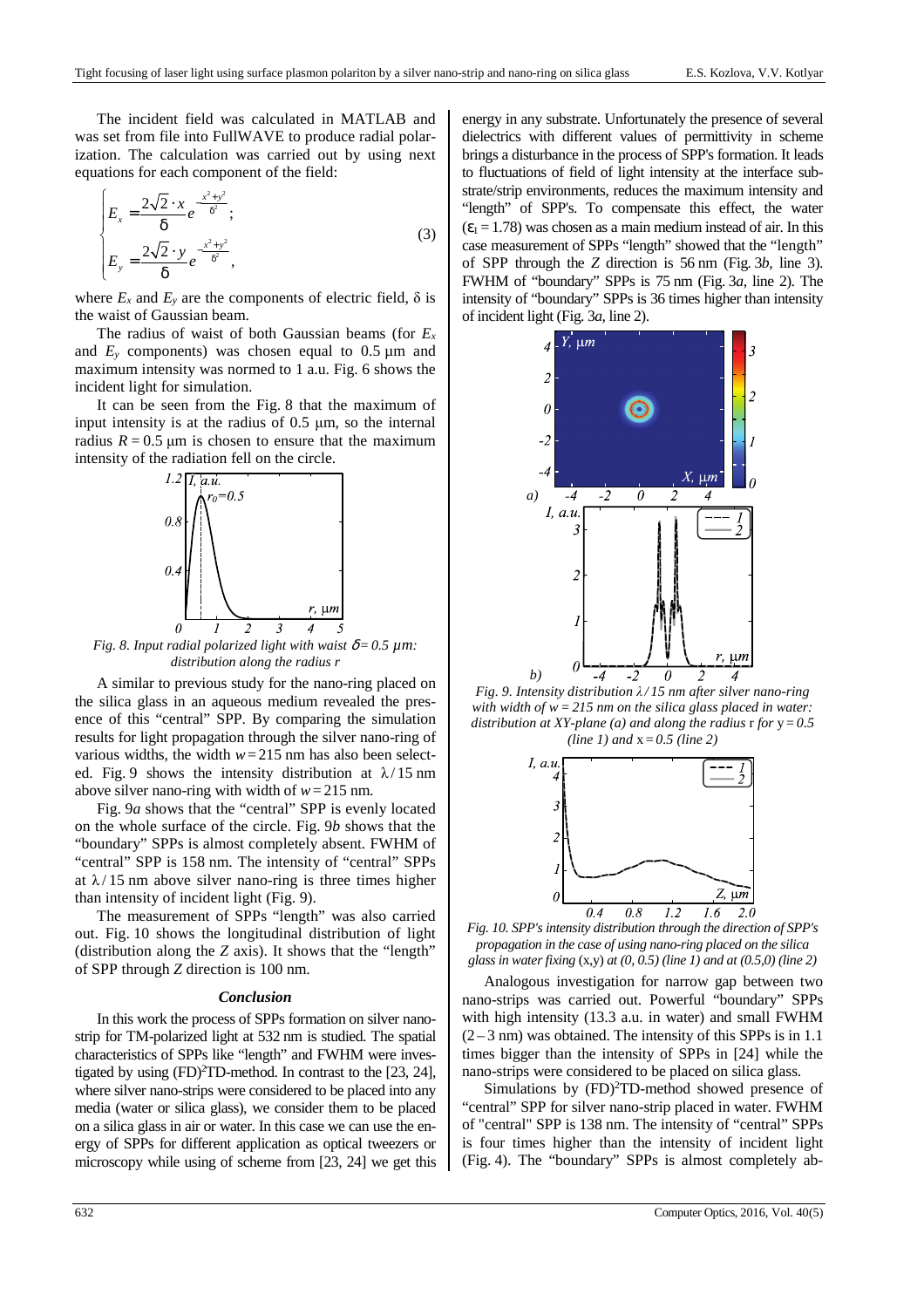sent. This result was generalized for 3D case for radial polarized light and nano-ring. Simulations by  $(FD)^{2}TD$ method showed presence of "central" SPP for silver nanoring placed on silica glass in water. FWHM of "central" SPP is 158 nm. The intensity of "central" SPPs is four times higher than the intensity of incident light (Fig. 10). The "boundary" SPPs are also almost completely absent. Unlike plasmonic lens with Archimedes spiral slot etched on it [28, 29], a nano-strips and nano-ring are easy to manufacture and also focuses light in a narrower area: the FWHM is 0.26λ (FWHM is 0.35λ in [28, 29]).

Investigation of convergence of solutions was also carried out. Reducing of the dimensions of the grid twice did not lead to significant changes in the results of the simulation. In particular, the FWHM of the focal spot is not changed, and the maximum intensity is slightly decreased.

The results can be used to design devices that allow capturing and moving the particles in water or other biofluidics [30, 31].

### *References*

- [1] Bezus EA, Doskolovich LL. Phase modulation and refraction of surface plasmon polaritons with parasitic scattering suppression. Computer Optics 2014; 38(4): 623-628. DOI: 10.18287/0134-2452-2014-38-4-623-628.
- [2] Bezus EA, Doskolovich LL, Kazanskiy NL. Low-scattering surface plasmon refraction with isotropic materials. Opt Express 2014; 22(11): 13547-13554. DOI: 10.1364/OE.22.013547.
- [3] Soifer, VA, Kotlyar VV, Doskolovich LL. Diffractive optical elements in nanofotonics devices [In Russian]. Computer Optics 2009; 33: 352-368.
- [4] Kadomina EA, Bezus EA, Doskolovich LL. Resonant photonic-crystal structures with a diffraction grating for refractive index sensing [In Russian]. Computer Optics 2016; 40: 164-172. DOI: 10.18287/2412-6179-2016-40-2-164-172.
- [5] Ma R-M, Oulton RF, Sorger VJ, Zhang X. Plasmon lasers: coherent light source at molecular scales. Laser & Photonics Reviews 2013; 7(1): 1-21. DOI: 10.1002/lpor.201100040.
- [6] Xie Zh, Yu W, Wang T, Zhang H, Fu Yo, Liu H, Li F, Lu Zh, Sun Q. Plasmonic Nanolithography: A Review. Plasmonics 2011; 6: 565-580. DOI: 10.1007/s11468-011-9237-0.
- [7] Han Z, Bozhevolnyi SI. Radiation guiding with surface plasmon polaritons. Reports on Progress in Physics 2013; 76(1): 016402. DOI: 10.1088/0034-4885/76/1/016402.
- [8] Atwater HA, Polman A. Plasmonics for improved photovoltaic devices. Nature Materials 2010; 9: 205-213. DOI: 10.1038/nmat2629.
- [9] Ozbay E. Plasmonics merging photonics and electronics at nanoscale dimentions. Science 2006; 311(5758): 189-193. DOI: 10.1126/science.1114849.
- [10] Barnes WL, Dereux A, Ebbesen TW. Surface plasmon subwavelength optics. Nature 2003; 424: 824-830. DOI: 10.1038/nature01937.
- [11] Nomura W, Ohtsu M, Yatsui T. Nanodot coupler with a surface plasmon polariton condenser for optical far/nearfield conversion. Appl Phys Lett 2005; 86(18): 181108. DOI: 10.1063/1.1920419.
- [12] Maier SA, Friedman MD, Barclay PE, Painter O. Experimental demonstration of fiber-accessible metal nanoparticle plasmon waveguides for planar energy guiding and sensing. Appl Phys Lett 2005; 86(7): 071103. DOI: 10.1063/1.1862340.
- [13] Berini P, Charbonneau R, Lahoud N, Mattiussi G. Characterization of long-range surface-plasmon-polariton wave-

guides. J Appl Phys 2005; 98(4): 043109. DOI: 10.1063/1.2008385.

- [14] Bozhevilnyi SI, Volkov VS, Devaux E, Ebbesen TW. Channel Plasmon-Polariton Guiding by Subwavelength Metal Grooves. Phys Rev Lett 2005; 95: 046802. DOI: 10.1103/PhysRevLett.95.046802.
- [15] Bozhevilnyi SI, Volkov VS, Devaux E, Laluet JY, Ebbesen TW. Channel plasmon subwavelength waveguide components including interferometers and ring resonators. Nature 2006; 440: 508-511. DOI: 10.1038/nature04594.
- [16] Krasavin AV, Zheludev NI. Active plasmonics: Controlling signals in Au/Ga waveguide using nanoscale structural transformations. Appl Phys Lett 2004; 84(8): 1416-1418. DOI: 10.1063/1.1650904.
- [17] Krasavin AV, Zayats AV, Zheludev NI. Active control of surface plasmon–polariton waves. J Opt A: Pure Appl Opt 2005; 7(2): S85. DOI: 10.1088/1464-4258/7/2/011.
- [18] Andrew P, Barnes WL. Energy transfer across a metal film mediated by surface plasmon polaritons. Science 2004; 306(5698): 1002-1005. DOI: 10.1126/science.1102992.
- [19] Kim ES, Kim YM, Choi KC. Surface plasmon-assisted nano-lithography with a perfect contact aluminum mask of a hexagonal dot array. Plasmonics 2016; 11(5): 1337-1342. DOI: 10.1007/s11468-016-0180-y.
- [20] Luo X, Ishihara T. Surface plasmon resonant interference nanolithography technique. Appl Phys Lett 2004; 84(23): 4780-4782. DOI: 10.1063/1.1760221.
- [21] Ditlbacher H, Krenn JR, Lamprecht B, Leitner A, Aussenegg FR. Spectrally coded optical data storage by metal nanoparticles. Opt Lett 2000; 25(8): 563-565. DOI: 10.1364/OL.25.000563.
- [22] Kim S, Jin J, Kim Yo-J, Park I-Yo, Kim Yu, Kim S-W. High-harmonic generation by resonant plasmon field enhancement. Nature 2008; 453(7196): 757-760. DOI: 10.1038/nature07012.
- [23] Søndergaard T. and Bozhevolnyi SI. Metal nano-strip optical resonators. Opt Express 2008; 15(7): 4198-4204. DOI: 10.1364/OE.15.004198.
- [24] Barnard ES, White JS, Chandran A, Brongersma ML. Spectral properties of plasmonic resonator antennas. Opt Express 2008; 16(21): 16529-16537. DOI: 10.1364/OE.16.016529.
- [25] Kozlova ES, Kotlyar VV, Nalimov AG. Comparative modeling of amplitude and phase zone plates [In Russian]. Computer Optics 2015; 39: 687-693. DOI: 10.18287/0134- 2452-2015-39-5-687-693.
- [26] Couairon A, Sudrie L, Franco M, Prade B, Mysyrowicz A. Filamentation and damage in fused silica induced by tightly focused femtosecond laser pulses. Phys Rev B 2005; 71(12): 125435-125441. DOI: 10.1103/PhysRevB.71.125435.
- [27] Vial A, Laroche T, Dridi M, Le Cunff L. A new model of dispersion for metals leading to a more accurate modeling of plasmonic structures using the FDTD method. Appl Phys A 2011; 103(3): 849-853. DOI: 10.1007/s00339-010-6224-9.
- [28] Huang F, Jiang X, Yuan H, Li S, Yang H, Sun X. Centrally Symmetric Focusing of Surface Plasmon Polaritons with a Rectangular Holes Arrayed Plasmonic Lens. Plasmonics 2016; 1-7. DOI: 10.1007/s11468-016-0220-7.
- [29] Liu J, Gao Y, Ran L, Guo K, Lu Z, Liu S. Focusing surface plasmon and constructing central symmetry of focal field with linearly polarized light. Appl Phys Lett 2015; 106: 013116. DOI: 10.1063/1.4905307.
- [30] Porfirev AP, Kovalev AA, Kotlyar VV. Optical trapping and moving of microparticles using asymmetrical bessel-gaussian beams [In Russian]. Computer Optics 2016; 40(2): 152-157. DOI: 10.18287/2412-6179-2016-40-2-152-157.
- [31] Porfirev AP, Skidanov RV. Optical capture of microparticles in special traps [In Russian]. Computer Optics 2012; 36(2): 211-218.